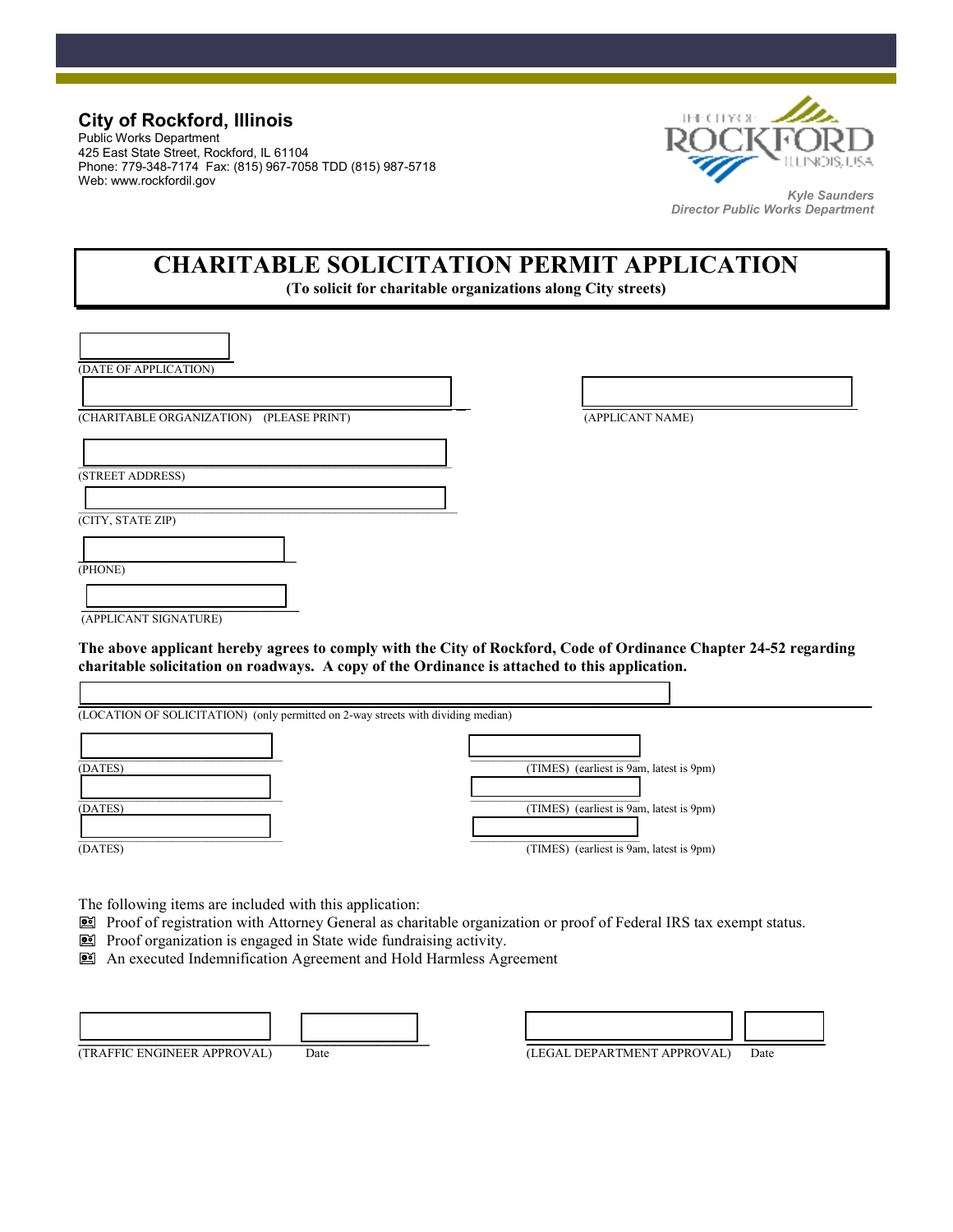### **INDEMNIFICATION AND HOLD HARMLESS AGREEMENT**

| In consideration for the City of Rockford permitting                                                                               | ("Charitable Organization") to   |
|------------------------------------------------------------------------------------------------------------------------------------|----------------------------------|
| engage in fundraising activities in the roadway on                                                                                 | , Charitable Organization hereby |
| agrees that it shall indemnify and hold harmless the City of Rockford from any obligations, claims, suits, judgments, attorney's   |                                  |
| fees or costs whatsoever arising from or growing out of the acts or omissions of any of its officers, agents, employees or         |                                  |
| volunteers that occur while engaging in said fundraising activities. The City of Rockford agrees that if it receives notice of any |                                  |
| suit or claim for which the City of Rockford intends to seek indemnity from the Charitable Organization, the City shall within     |                                  |
| sixty (60) days of receipt of said suit of claim notify the Hospital in writing sent to the address provided by the Charitable     |                                  |
| Organization.                                                                                                                      |                                  |

| Charitable Organization                                  |     | <b>CITY OF ROCKFORD</b>    |
|----------------------------------------------------------|-----|----------------------------|
|                                                          | By: |                            |
| By:                                                      |     | Legal Director (Printed)   |
| Title:                                                   |     | Legal Director (Signature) |
| the control of the control of the control of<br>Address: |     |                            |
|                                                          |     |                            |
| Date:                                                    |     |                            |
|                                                          |     |                            |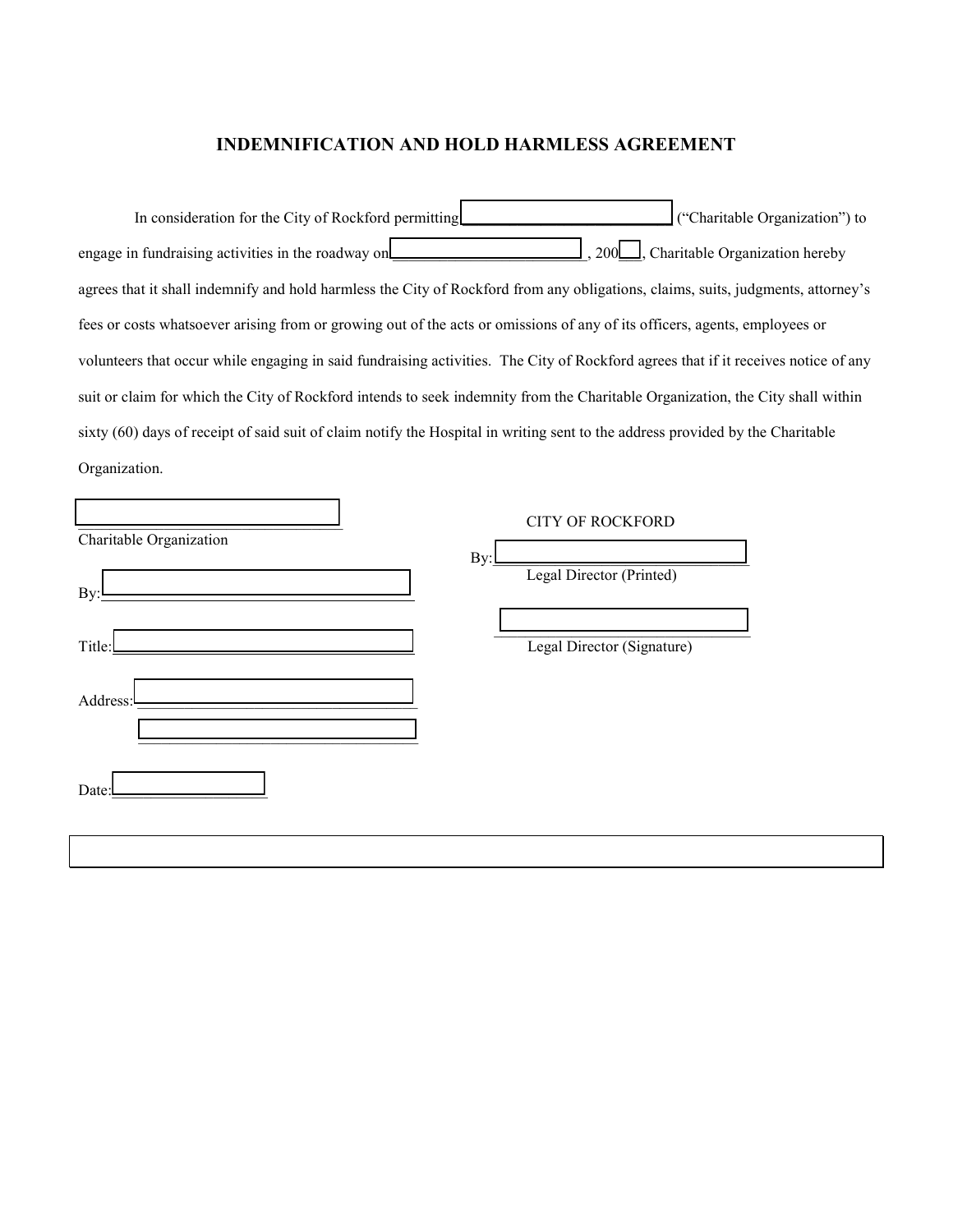## **Permitted 4-Lane, 2-Way Raised Median Intersections**

Auburn Street / Central Avenue

Kilburn Avenue / School Street

W. Riverside Blvd. / N. Main Street

Harrison Avenue / 20<sup>th</sup> Street

Alpine Road / Broadway Avenue / Newburg Road

Newburg Road / S. Mulford Road

Mulford Road / E. State Street

Alpine Road / Spring Creek Road

Perryville Road / Spring Creek Road / Perry Creek Pkwy.

Perryville Road / E. State Street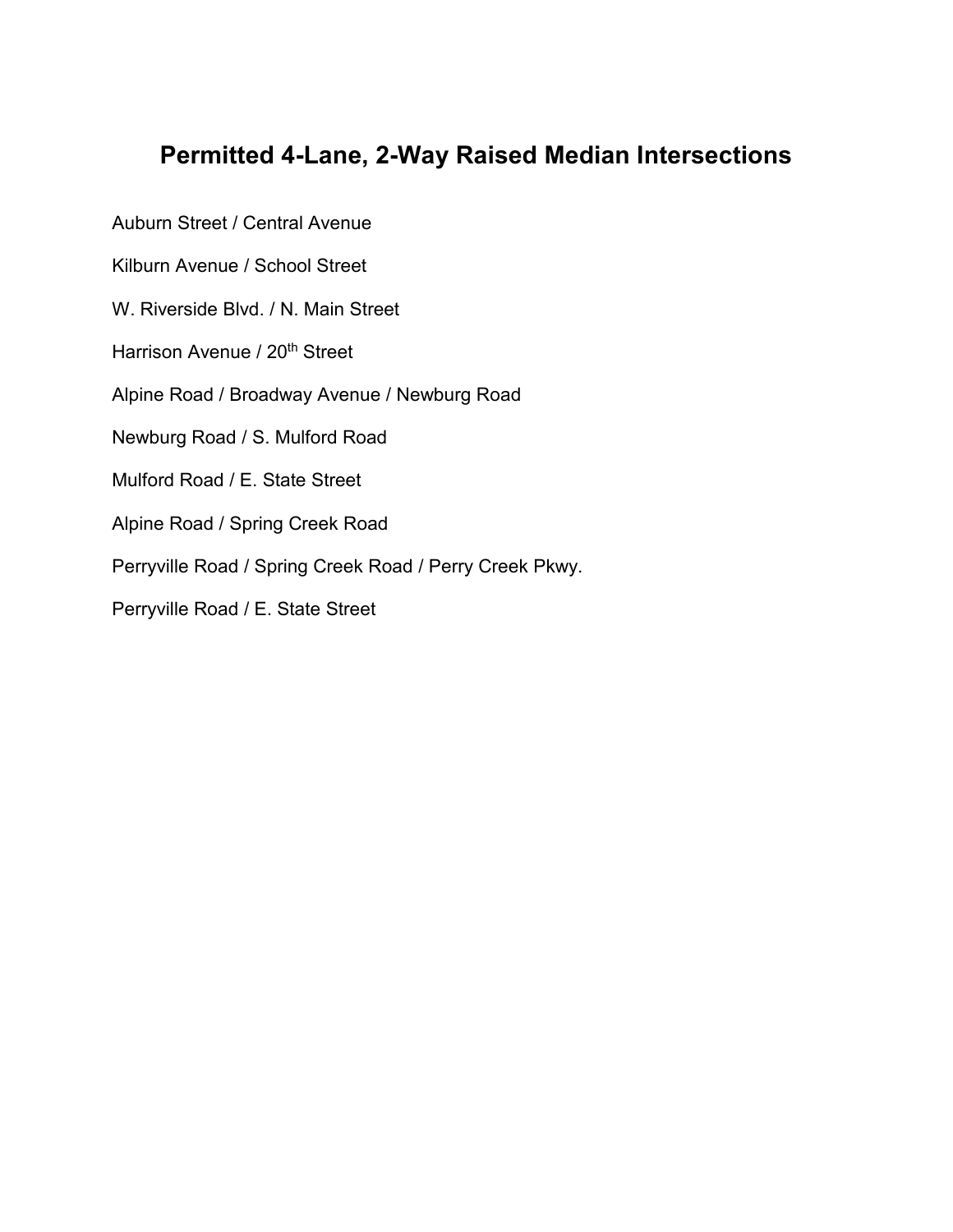**ORDINANCE NO.** 

## BE IT ORDAINED BY THE CITY COUNCIL OF THE CITY OF ROCKFORD, WINNEBAGO

### COUNTY, ILLINOIS, THAT:

 Chapter 25 of the Code of Ordinances of the City of Rockford, Illinois, passed November 30, 1070, approved December 2, 1970, and published December 8, 1970, as amended, be and the same is hereby amended by adding the following section, to wit:

 Whereas, pursuant to Illinois Compiled Statutes, municipalities may determine when and where charitable solicitation may take place based on safety of solicitors and motorists, and may take into account the order flow of traffic.

### **Section 25-44.1. Charitable solicitation on roadways.**

a) No person, organization, or agency shall be permitted to engage in charitable soliciting contributions from the occupants of any vehicle on roadways unless a permit is obtained from the Traffic Engineer of the City of Rockford..

An application must be filed with the Traffic Engineer and must be accompanied by the following:

- 1. Proof of registration with the Attorney General as a charitable organization or a copy of the Federal Internal Revenue Service tax exempt status pursuant to section 501(c)(3) of the Internal Revenue Code.
- 2. Proof that the organization is engaged in a Statewide fund raising activity.
- 3. Statement of specific times and locations of the solicitation on roadways. Solicitation will be permitted only on the portions of roadways that have a median dividing the two-way traffic. Locations will be reviewed by the Traffic Engineer who shall deny a solicitation at any location which is determined to be too dangerous for the pedestrian, would interfere with construction activity, would impede orderly traffic flow, or which is found to be a threat to public safety in general.
- 4. An executed Indemnification Agreement and Hold Harmless Agreement in a form approved by the Legal Department from the soliciting agency indemnifying and holding harmless the City of Rockford from damages for property or personal injury resulting from a motor vehicle accident arising out of or in the course of charitable solicitation on roadways.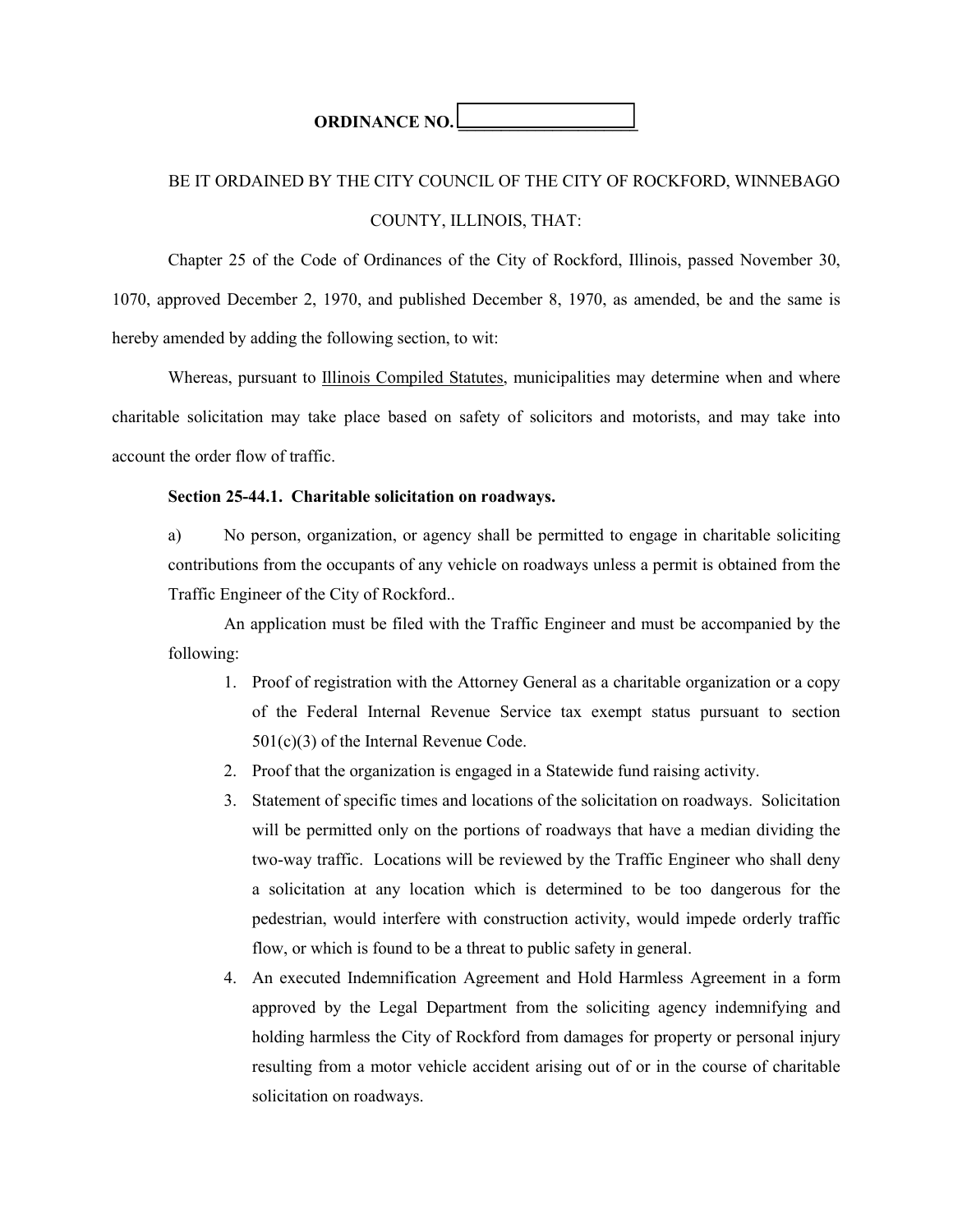The Traffic Engineer shall forward the application to the Legal Department to review and approve based on items 1-4 above. Upon issuance of a permit, the Traffic Engineer shall notify the Police Department and the Street or Highway Department having jurisdiction of the roadway.

b) Persons engaged in solicitation contributions from vehicles may not in any way cause a distraction to motorists, cause a sudden stoppage or slowdown of vehicular traffic or in any way disrupt the orderly flow of vehicles. Solicitors may only approach vehicles which are stopped. Use of flagmen is prohibited.

c) Solicitation may take place only during daylight hours, and in any case not earlier than 9:00 a.m. and no later than 9:00 p.m.

d) Parking of solicitors' vehicles shall comply with all applicable traffic regulations.

e) Signage in or along the roadway is prohibited. Solicitors may hold a sign not more that two (2) feet by two (2) feet, or a maximum of four (4) square feet.

f) All persons engaged in solicitation must be at least 16 years of age and dressed in a high visibility vest.

g) Applications must be filed not less than five (5) days prior to the charitable solicitation and are valid for a period of forty (45) days or less.

h) Falsification of the application will result in revocation of the permit. Violation of the provisions of this section or any ordinance or law will result in revocation of the permit.

i) The City of Rockford shall not be liable in any action for damages for property or personal injury resulting from a motor vehicle accident arising out of or in the course of charitable solicitation on roadways.

j) For the purpose of this ordinance, "roadway" shall mean any public street, road or highway within the City of Rockford corporate limits, and shall include the entire width, both paved and unpaved, and the divider or median.

k) Any person violating this section shall be subject to the general penalty provisions of the City of Rockford Code of Ordinances.